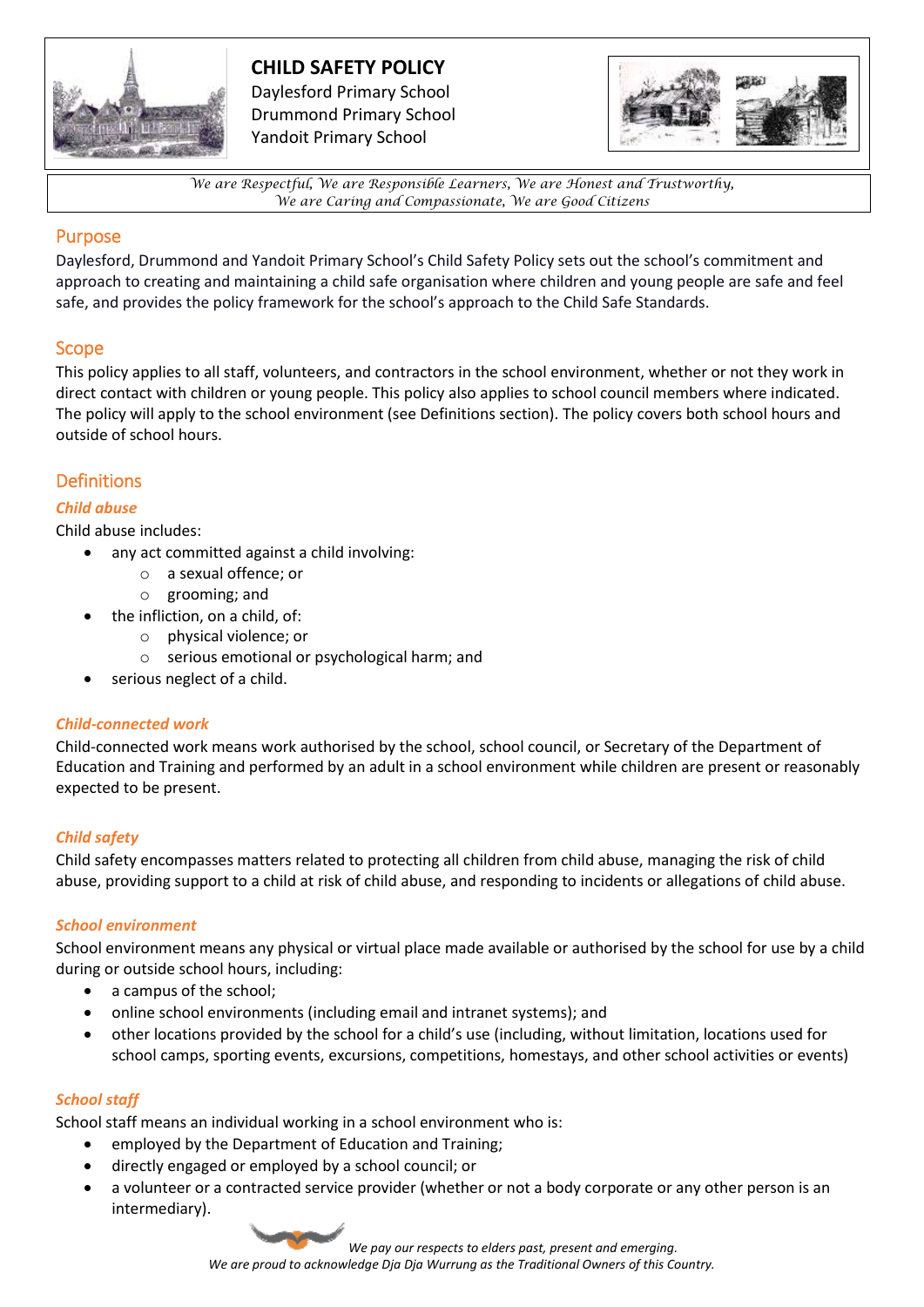### STATEMENT OF COMMITMENT TO CHILD SAFETY AND CHILD SAFETY PRINCIPLES

Daylesford, Drummond and Yandoit Primary School's are committed to the safety and wellbeing of all children and young people. This will be the primary focus of our care and decision-making.

"The school's approach to creating and maintaining a child safe school environment is guided by our school philosophy and values of Respect, Responsibility, Honesty, Trustworthiness, care, Compassion and Citizenship

Daylesford Drummond and Yandoit Primary Schools are committed to safety and wellbeing of all children and young people. This will be the primary focus of our care and decision-making.

Daylesford Drummond and Yandoit Primary Schools have zero tolerance for child abuse.

Daylesford Drummond and Yandoit Primary Schools are committed to providing a child safe environment where children and young people are safe and feel safe, and their voices are heard about decisions that affect their lives.

Particular attention will be paid to the cultural safety of Aboriginal children and children from culturally and/or linguistically diverse backgrounds, as well as the safety of children with a disability.

Every person involved Daylesford Drummond and Yandoit Primary Schools has a responsibility to understand the important and specific role he/she plays individually and collectively to ensure that the wellbeing and safety of all children and young people is at the forefront of all they do and every decision they make.

In its planning, decision-making and operations Daylesford Drummond and Yandoit Primary Schools will-

1. Take a preventative, proactive and participatory approach to child safety;

- 2. Value and empower children to participate in decisions which affect their lives;
- 3. Foster a culture of openness that supports all persons to safely disclose risks of harm to children
- 4. Respect diversity in cultures and child rearing practices while keeping child safety paramount;
- 5. Provide written guidance on appropriate conduct and behaviour towards children;

6. Engage only the most suitable people to work with children and have high quality staff and volunteer supervision and professional development;

7. Ensure children know who to talk with if they are worried or are feeling unsafe, and that they are comfortable and encouraged to raise such issues;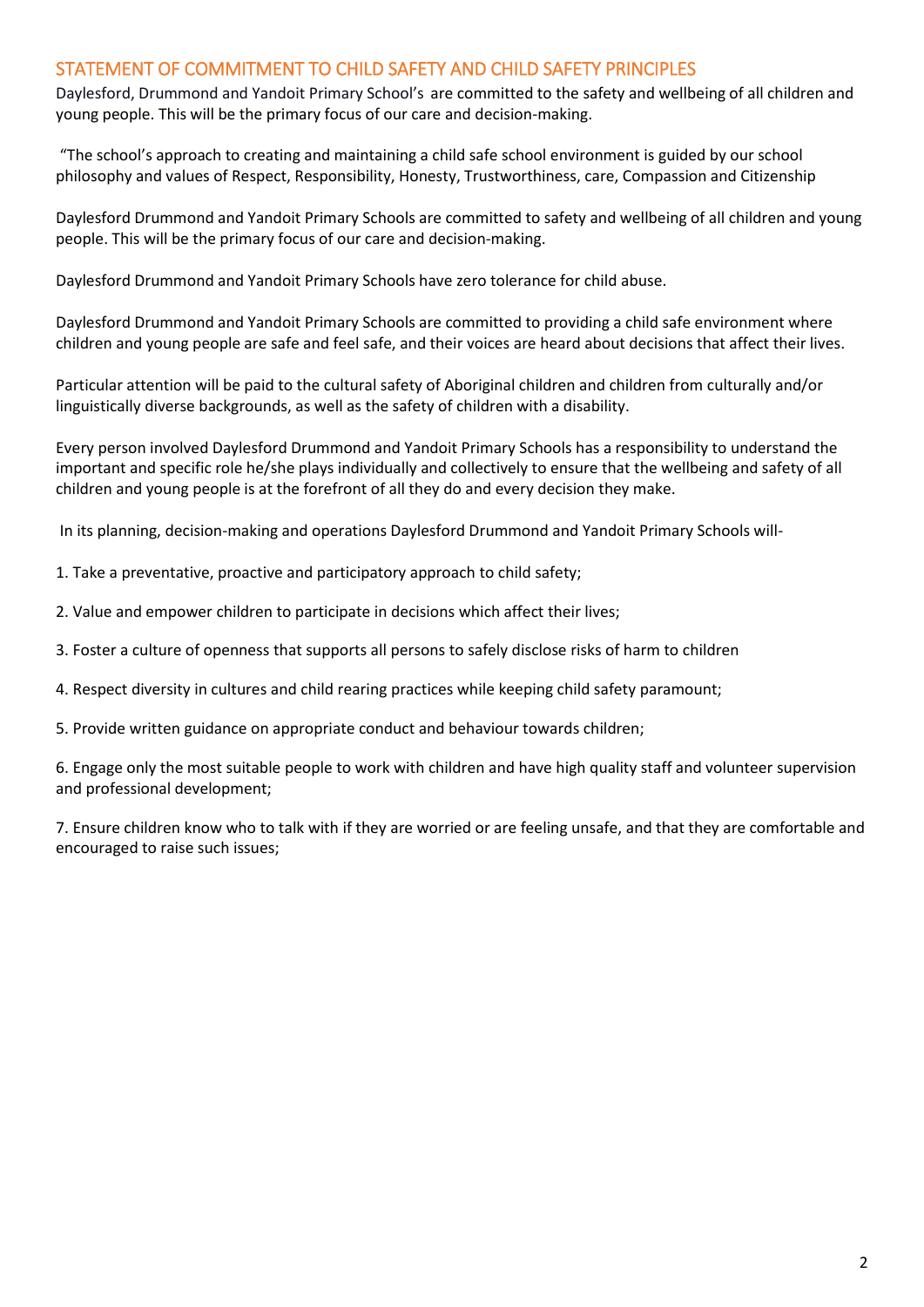## **POLICY**

### Strategies to embed a child safe culture

Daylesford, Drummond and Yandoit Primary School's culture encourages staff, students, parents and the school community to raise, discuss and scrutinise child safety concerns. This makes it more difficult for abuse to occur and remain hidden.

All child safety documents, including this policy, the Child Safety Code of Conduct the school's Child Safety Responding and Reporting Obligations (including Mandatory Reporting) Policy and Procedures on our school website [www.daylesps.vic.edu.au](http://www.daylesps.vic.edu.au/)

*[Identifying and Responding to All Forms of Abuse in Victorian Schools](https://www.education.vic.gov.au/Documents/about/programs/health/protect/ChildSafeStandard5_SchoolsGuide.pdf)* and the [Four Critical Actions for Schools](https://www.education.vic.gov.au/Documents/about/programs/health/protect/FourCriticalActions_ChildAbuse.pdf) are readily available online and in hard copy at the front office for all staff and students to read at any time.

Child safety is everyone's responsibility**. All school staff** are required to:

- Act in accordance with the school's Child Safety Code of Conduct, which clearly sets out the difference between appropriate and inappropriate behaviour
- Act in accordance with the Child Safety Responding and Reporting Obligations (including Mandatory Reporting) Policy and Procedures at all times, including following th[e Four Critical Actions for Schools](https://www.education.vic.gov.au/Documents/about/programs/health/protect/FourCriticalActions_ChildAbuse.pdf) where necessary
- Undertake annual guidance and training on child safety
- Act in accordance with their legal obligations, including:
	- o Failure to disclose offence (applies to all adults)
	- o Duty of care (applies to all school staff)
	- o Mandatory reporting obligations (applies to all mandatory reporters, including teachers, principals, registered psychologists, and registered doctors and nurses)
	- $\circ$  Failure to protect offence (applies to a person in a position of authority within the school)
	- $\circ$  Reportable conduct obligations (applies to all school staff in reporting conduct to the principal, and applies to the principal in reporting to Employee Conduct Branch)
	- o Organisational duty of care (applies to the school as an organisation)
	- o For more information on these obligations, se[e Identifying and Responding to All Forms of Abuse in](https://www.education.vic.gov.au/Documents/about/programs/health/protect/ChildSafeStandard5_SchoolsGuide.pdf)  [Victorian Schools.](https://www.education.vic.gov.au/Documents/about/programs/health/protect/ChildSafeStandard5_SchoolsGuide.pdf)

As part of Daylesford, Drummond and Yandoit Primary School's child safe culture, **school leadership** (including the principal and assistant principal will:

- Consider the diversity of all children, including (but not limited to) the needs of Aboriginal and Torres Strait Islander children, children from culturally and linguistically diverse backgrounds, children with disabilities, and children who are vulnerable, when implementing the Child Safe Standards
- Ensure that child safety is a regular agenda item at school leadership meetings and staff meetings
- Encourage and enable staff professional learning and training to build deeper understandings of child safety and prevention of abuse
- Ensure that no one is prohibited or discouraged from reporting an allegation of child abuse to a person external to the school or from making records of any allegation.

As part of Daylesford, Drummond and Yandoit Primary School's child safe culture, **school mandatory reporting staff** are required to:

- Complete the Protecting Children [Mandatory reporting and other obligations](http://elearn.com.au/det/protectingchildren/) online module every year
- Read the school's Child Safety Code of Conduct on induction, and maintain familiarity with that document
- Read the school's Child Safety Responding and Reporting Obligations (including Mandatory Reporting) Policy and Procedures on induction, and maintain familiarity with that document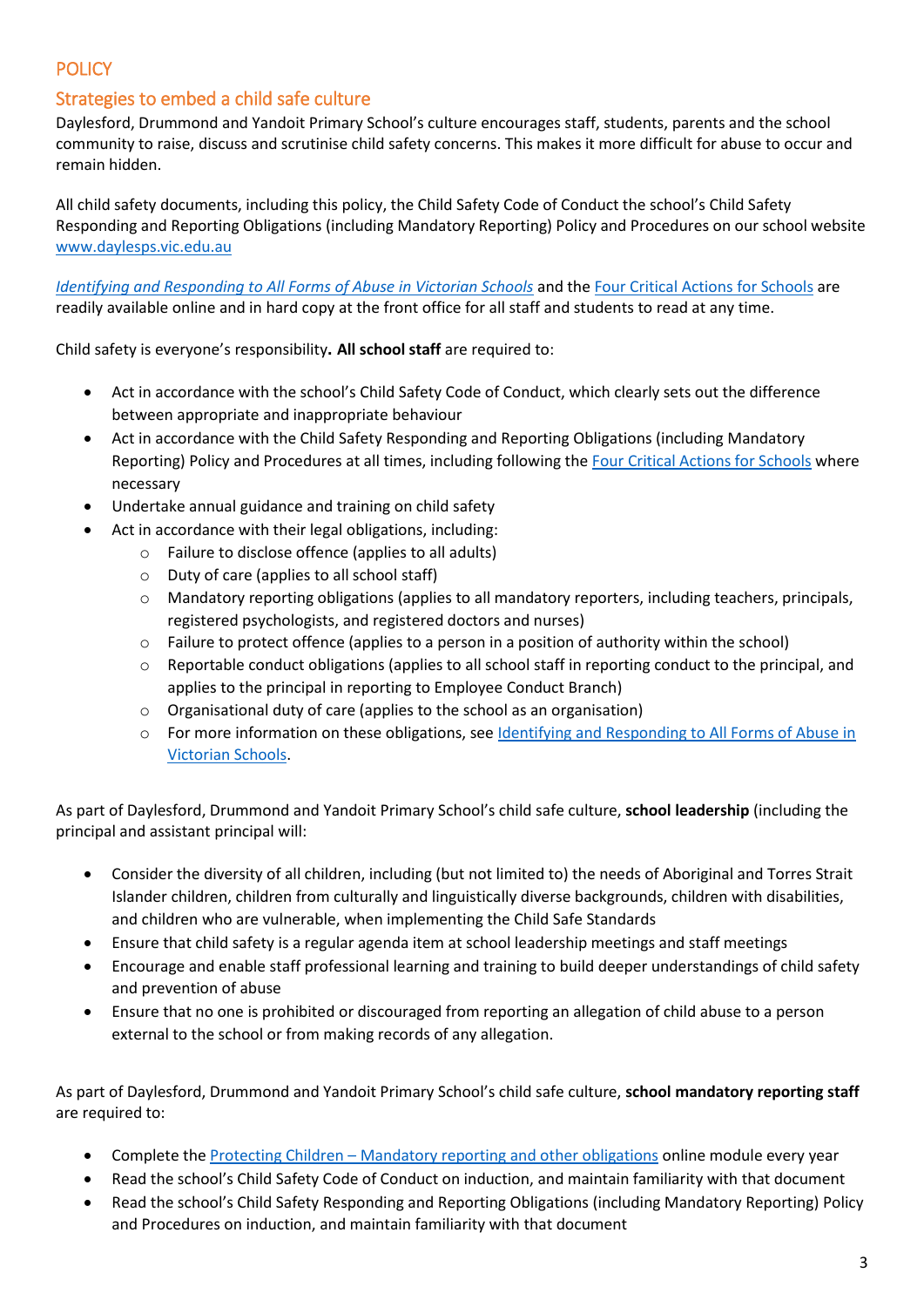Read the school's Child Safety Policy (this document) on induction, and maintain familiarity with that document.

As part of Daylesford, Drummond and Yandoit Primary School's child safe culture, in performing the functions and powers given to them under the *Education and Training Reform Act 2006*, **and school council members will: school councils**

- Ensure that child safety is a regular agenda item at school council meetings
- Consider the diversity of all children, including (but not limited to) the needs of Aboriginal and Torres Strait Islander children, children from culturally and linguistically diverse backgrounds, children with disabilities, and children who are vulnerable, when making decisions regarding the Child Safe Standards
- Undertake annual guidance and training on child safety, such as th[e Child Safe Standards School Council](https://www.education.vic.gov.au/Documents/about/programs/health/protect/school-council-training.pptx)  [Training PowerPoint.](https://www.education.vic.gov.au/Documents/about/programs/health/protect/school-council-training.pptx)
- Approve the Child Safety Code of Conduct to the extent that it applies to school council employees and members, and if updated, note the new document in its school council meeting minutes
- When hiring employees, ensure that selection, supervision and management practices are child safe (unless delegated to the principal).

School leadership will maintain records of the above processes.

### Roles and responsibilities

School leaders will ensure that each person understands their role, responsibilities and behaviour expected in protecting children and young people from abuse and neglect. Staff will comply with the school's Child Safety Code of Conduct, which sets out clearly the difference between appropriate and inappropriate behaviour. Specific child safety responsibilities:

- The Principal is responsible for reviewing and updating the Child Safety Policy every year
- The Assistant Principal is responsible for monitoring the school's compliance with the Child Safety Policy. The school community should approach the Assistant Principal if they have any concerns about the school's compliance with the Child Safety Policy.
- The Principal is responsible for informing the school community about this policy, and making it publicly available.
- Other specific roles and responsibilities are named in Daylesford, Drummond and Yandoit Primary School's other child safety policies and procedures, including the Child Safety Code of Conduct, Child Safety Responding and Reporting Obligations (including Mandatory Reporting) Policy and Procedures, and risk assessment register.

### Recruitment

Daylesford, Drummond and Yandoit Primary Schools follows the Department's Recruitment in Schools guide to ensure child safe recruitment practices, available on the [Department's website](https://www.education.vic.gov.au/hrweb/careers/Pages/recruitinsch.aspx).

All prospective volunteers are required to comply with our school's Volunteers Policy, including in relation to assessing the suitability of prospective volunteers and obtaining checks required under this policy

Training and education is important to ensure that everyone in the school understands that child safety is everyone's responsibility.

Our school culture aims for all staff and volunteers (in addition to parents/carers and children) to feel confident and comfortable in coming forward with any allegations or suspicions of child abuse or child safety concerns. We train our staff and volunteers to identify, assess, and minimise risks of child abuse and to detect potential signs of child abuse. This training occurs annually or more often as required.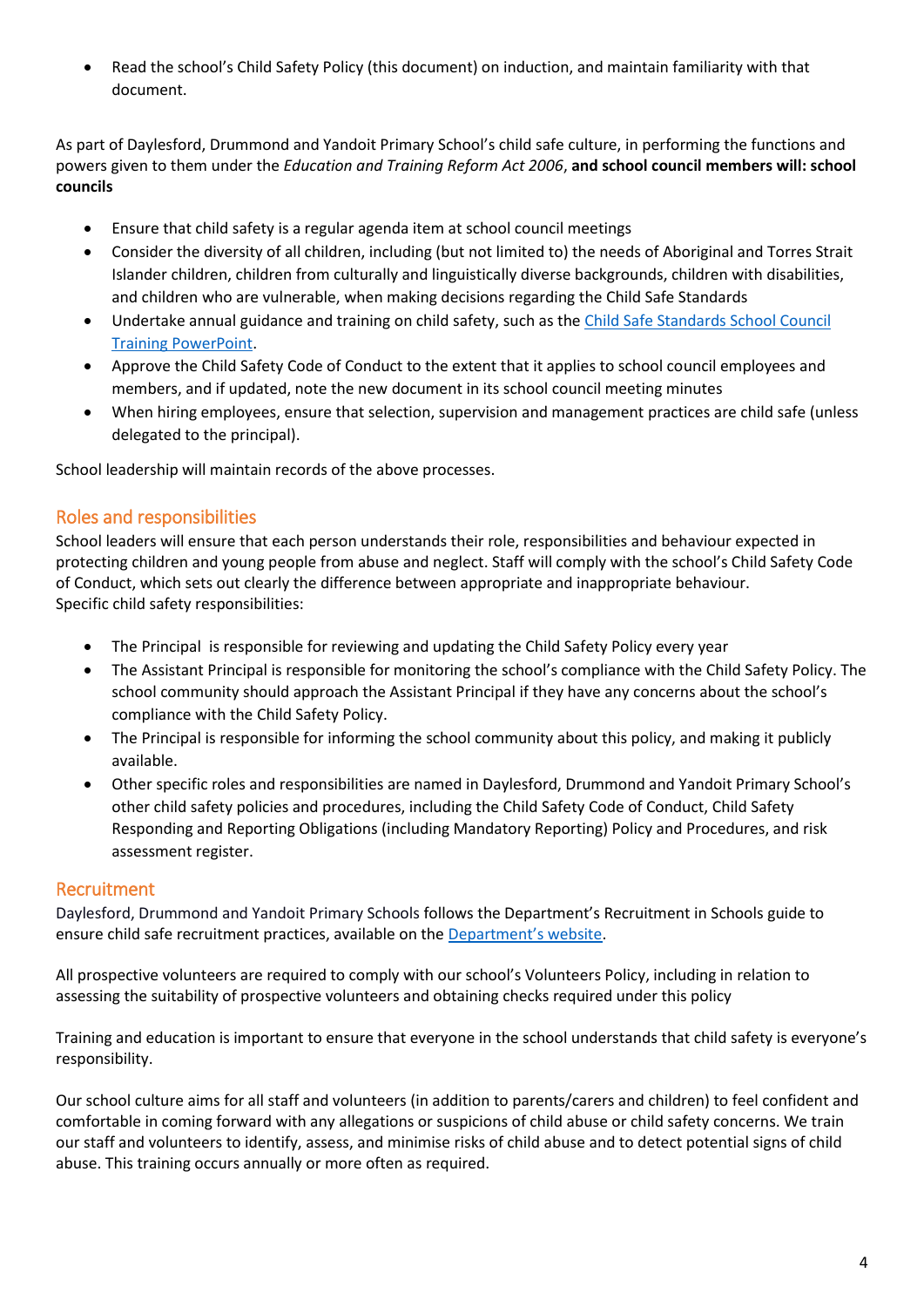We also support our staff and volunteers through ongoing supervision to develop their skills to protect children from abuse, to promote the cultural safety of Aboriginal and Torres Strait Islander children and children from linguistically and/or diverse backgrounds, and the safety of children with a disability and vulnerable children.

New employees and volunteers will be inducted into the school, including by being referred to the Child Safety Policy (this document), the Child Safety Code of Conduct, and the Child Safety Responding and Reporting Obligations (including Mandatory Reporting) Policy and Procedures on the school website.

They will also be supervised regularly to ensure they understand our school's commitment to child safety, and that their behaviour towards children is safe and appropriate. All employees of our school will be monitored and assessed via regular performance review to ensure their continuing suitability for child-connected work. Any inappropriate behaviour will be reported by school staff to the Principal or Assistant Principal and will be managed in accordance with Daylesford, Drummond and Yandoit Primary School's Child Safety Responding and Reporting Obligations (including Mandatory Reporting) Policy and Procedures where required.www.daylesps.vic.edu.au

### Reporting a child safety concern or complaint

The school has clear expectations for all staff and volunteers in making a report about a child or young person who may be in need of protection. All staff (including school council employees) must follow the school's Child Safety Responding and Reporting Obligations (including Mandatory Reporting) Policy and Procedures, including following the [Four Critical Actions for Schools](https://www.education.vic.gov.au/Documents/about/programs/health/protect/FourCriticalActions_ChildAbuse.pdf) if there is an incident, disclosure or suspicion of child abuse. Immediate actions should include reporting their concerns to DHHS Child Protection, Victoria Police and/or another appropriate agency and notifying the principal or a member of the school leadership team of their concerns and the reasons for those concerns.

Daylesford, Drummond and Yandoit Primary Schools will never prohibit or discourage school staff from reporting an allegation of child abuse. The school will always take action to respond to a complaint in accordance with the school's Child Safety Responding and Reporting Obligations (including Mandatory Reporting) Policy and Procedures. In accordance with Action 4 of the Four Critical Actions for Schools, Daylesford, Drummond and Yandoit Primary Schools will provide ongoing support for students affected by child abuse.

The Child Safety Responding and Reporting Obligations (including Mandatory Reporting) Policy and Procedures can be found at [www.daylesps.vic.edu.au](http://www.daylesps.vic.edu.au/)

### Risk reduction and management

Daylesford, Drummond and Yandoit Primary Schools believe the wellbeing of children and young people is paramount, and is vigilant in ensuring proper risk management processes, found in the school's risk assessment register .The school recognises there are potential risks to children and young people and will take a risk management approach by undertaking preventative measures.

We will identify and mitigate the risks of child abuse in school environments by taking into account the nature of each school environment, the activities expected to be conducted in that environment and the characteristics and needs of all children expected to be present in that environment.

Daylesford, Drummond and Yandoit Primary School's monitors and evaluates the effectiveness of the actions it takes to reduce or remove risks to child safety, more information can be found in the school's risk assessment register.

### Listening to, communicating with and empowering children

Daylesford, Drummond and Yandoit Primary Schools have developed a safe, inclusive and supportive environment that involves and communicates with children, young people and their parents/carers. We encourage child and parent/carer involvement and engagement that informs safe school operations and builds the capability of children and parents/carers to understand their rights and their responsibilities. Our school is committed to supporting and encouraging students to use their voice to raise and share their concerns with a trusted adult at any time of need. Students can access information on how to report abuse at school reception.

When the school is gathering information in relation to a complaint about alleged misconduct with or abuse of a child, the school will listen to the complainant's account and take them seriously, check understanding and keep the child (and/or their parents/carers, as appropriate) informed about progress.